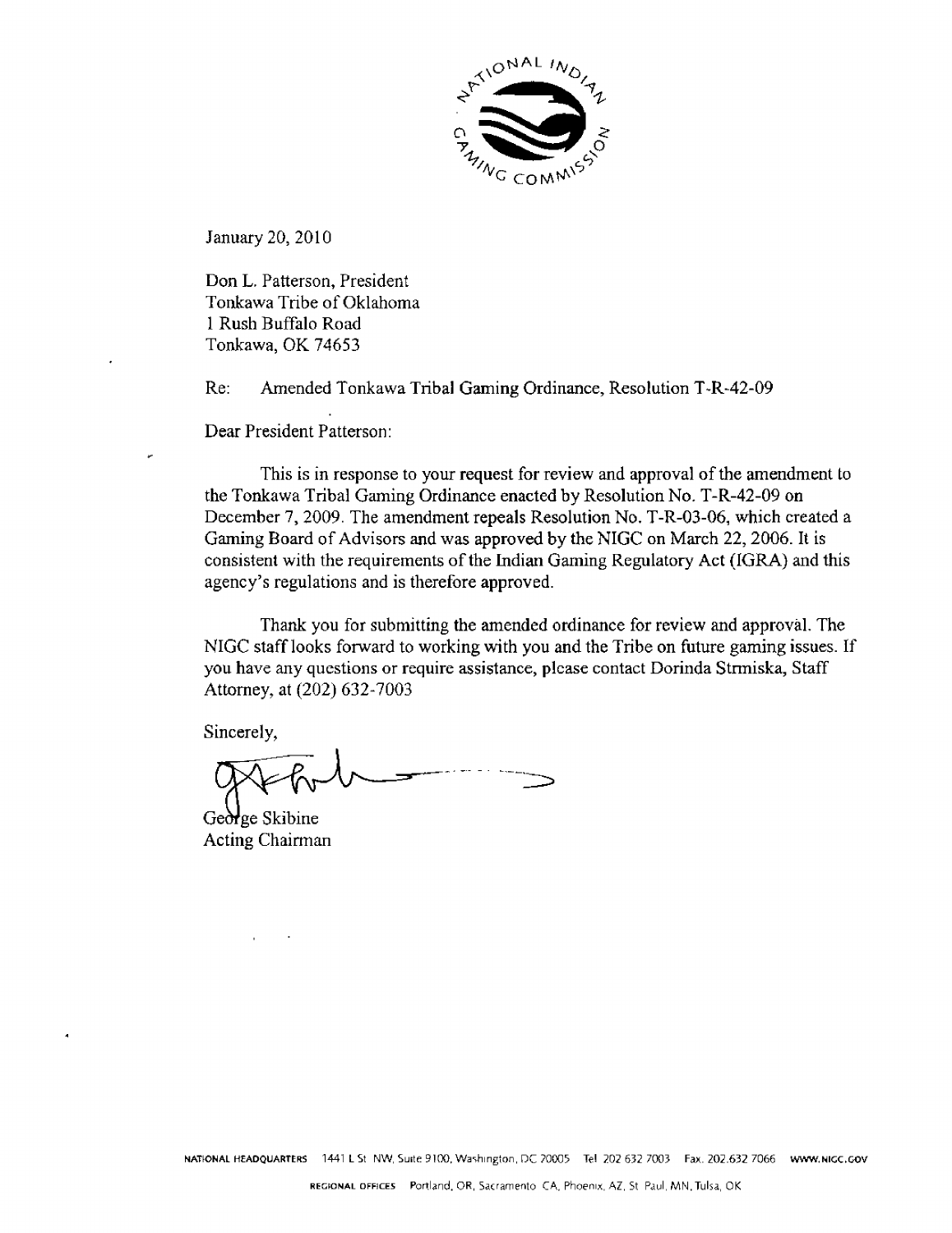

## **TONKAWA TRIBE OF OKLAHOMA TONKAWA TRIBAL COMMITTEE**

**1 RUSH BUFFALO ROAD PHONE (580) 628-2561 (580) 628-3375 WEB SITE'** www. **tonkawatrrbe.com TONKAWA, OKLAHOMA 74653** 

DEC  $\int_{\mathcal{A}_{\mathcal{L}}}$ 

**DECEMBER** 7 **,2009** 

**RESOLUTION: T-R-4** 2-09

## **A RESOLUTION REPEALING TONKAWA TRIBAL RESOLUTION T-R-03-06 AND AUTHORIZING SUBMISSION OF AN AMENDMENT TO THE GAMING ORDINANCE TO THE NIGC FOR IMMEDIATE APPROVAL**

- **WHEREAS:** The Tonkawa Tribe of Oklahoma is a *federally-recognized* Indian tribe having a **government-to-government** relationship with the United States through the **Tribe's organization** under the authority **of the Oklahoma Indian Welfare Act of**  June **26, 1936 (49 Stat. 1967); and**
- **WHEREAS:** The Tonkawa Tribe **is organized under a Constitution** and **By-Laws approved by the United States Secretary of the Interior on March 16, 1938 and ratified by the citizens of the Tribe on April 21, 1938; and**
- **WHEREAS:** The **Tonkawa** Tribe **has elected a full governmental Tribal Committee consisting**  of **Don L. Patterson, Tribal President; James E. Schreen, Vice-President; and Candace M yer, Secretary-Treasurer; and**
- **WHEREAS:** The **elected members** of **the Tribal** Committee **consistent with the powers**  provided **by the Tonkawa Tribal Constitution and By-Laws are** authorized **to speak** for **and act on hehal** f **of the Tonkawa Tribe** of **Oklahoma, and**
- **WHEREAS:** Pursuant **to Article** V, **Section 1 of the Tonkawa Constitution the Tonkawa Tribal Committee has the duty and** authority **to act in the** best **interest of the** Tribe **to enact laws to regulate al** I **gaming with the jurisdiction** of the **Tribe; and**
- **WHEREAS: Ry its previous** action, **the** Tribal Committee determined **to** become involved **in Class II and Class III gaming as such terms are defined in the Indian Gaming Regulatory Act,** Public **taw 100-497, as** codified **in 25 U.S.C. 5** 2701 *et* **seq., and its implementing regulations promulgated by the National Indian Gaming Comnlission** ("NLGC"); and
- **WHEREAS:** The Tribal Committee adopted a Gaming Ordinance on January 28, 1997 and such Gaming **Ordinance** has **been amended from time to time; and**